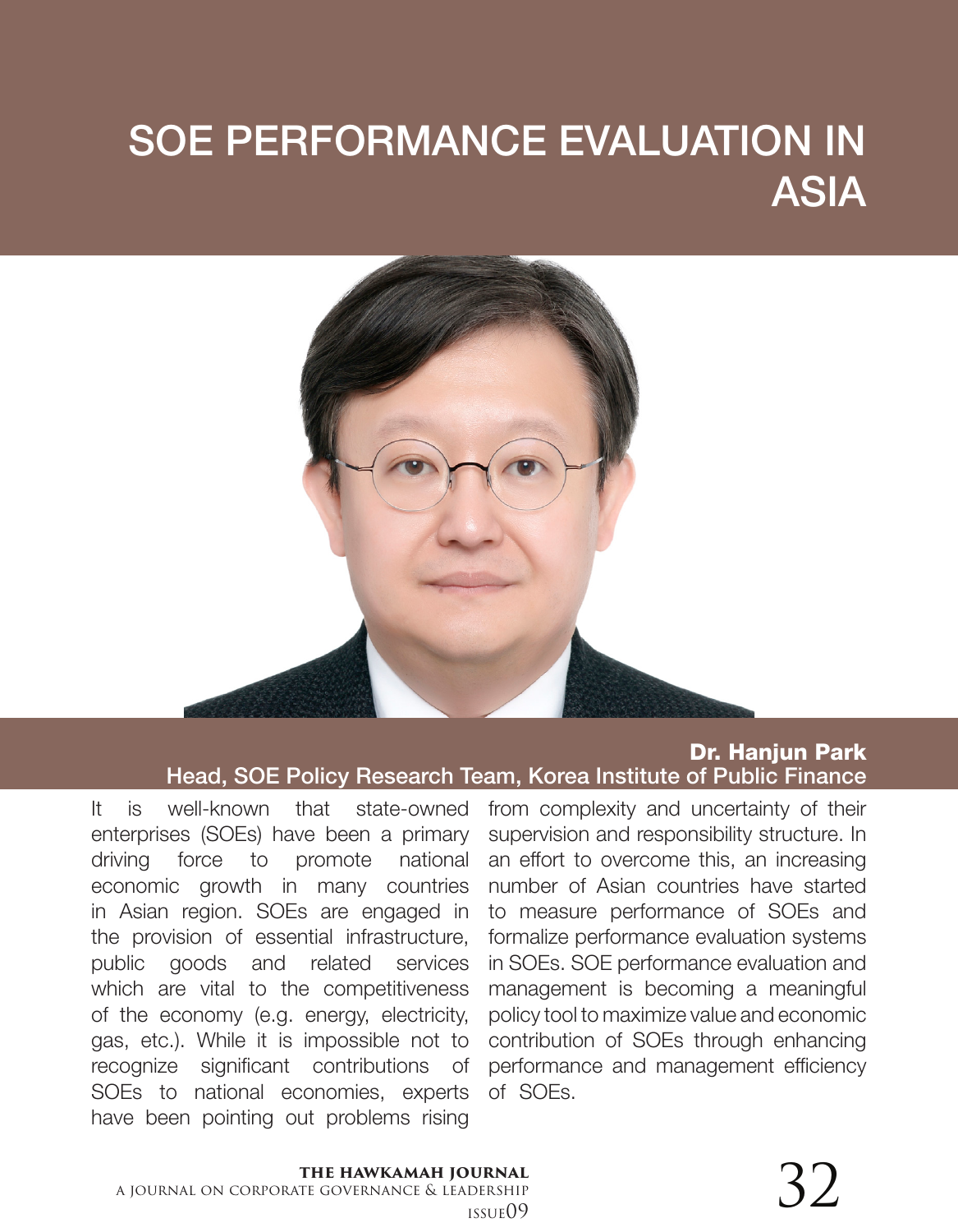According to the survey findings from the 2015 OECD Asian Network project presented in the Global Network Meeting of Corporate Governance of State-Owned Enterprises in Mexico City in June 2016, most countries in Asian region have performance evaluation systems for SOEs in place although their level of sophistication varies across the region. Nine out of 11 surveyed countries have adopted SOE performance evaluation and monitoring systems. Some countries including Bhutan, India, the Philippines and Korea have been managing performance evaluation systems by making use of performance contracts or memorandum of understanding. Many countries in Asia have also adopted structured systems of performance evaluation and in some cases have determined individual executive remuneration and incentives based on the level of performance of the SOE that he or she runs. Among the countries that have established performance evaluation systems, all of them evaluate financial performance through quantitative indicators, while some of them also use qualitative indicators to measure financial performance. There are also many countries that use a range of indicators to measure SOEs' non-financial performance, especially in countries where SOEs have public policy objectives (Table 1).

In the early stage of economic development, business objectives can be reached thanks to rather clear definition of main responsibilities of SOEs and young vitality of organisations. However, as the economy matures and organisations become larger, a country needs an SOE monitoring system

that can prevent and reduce organizational inertia and inefficiency. From this perspective, for advanced and developing countries alike, establishing an SOE performance evaluation and management system can be a valuable policy tool that could enhance competitiveness of national economies as well as public confidence, in line with the philosophy of the OECD Guidelines on Corporate Governance of State-Owned Enterprises. Despite such an institutional advantage, there has been a lot of discussion regarding issues and limits of SOE performance management and evaluation system.

Establishing a sophisticated institutional system could be a good starting point. However, it is equally important to mobilize efforts to avoid prejudicial decisions and errors that could occur in the management processes of such institutional systems. Also, in order to increase public acceptance of evaluation results and maximize SOE's efforts for management improvement, objectivity and fairness of evaluation process need not be distorted. For this, it is necessary to strengthen professionalism of the evaluation system and come up with a tailored evaluation system that reflects characteristics of each SOE.

Also, evaluating all SOEs with a single standard can compromise accuracy of evaluations by denying differences in the regulatory environment that they are faced with and the characteristics of industry that the companies belong to. At micro level, policy makers could also face technical problems such as establishing an evaluation cycle. An annual performance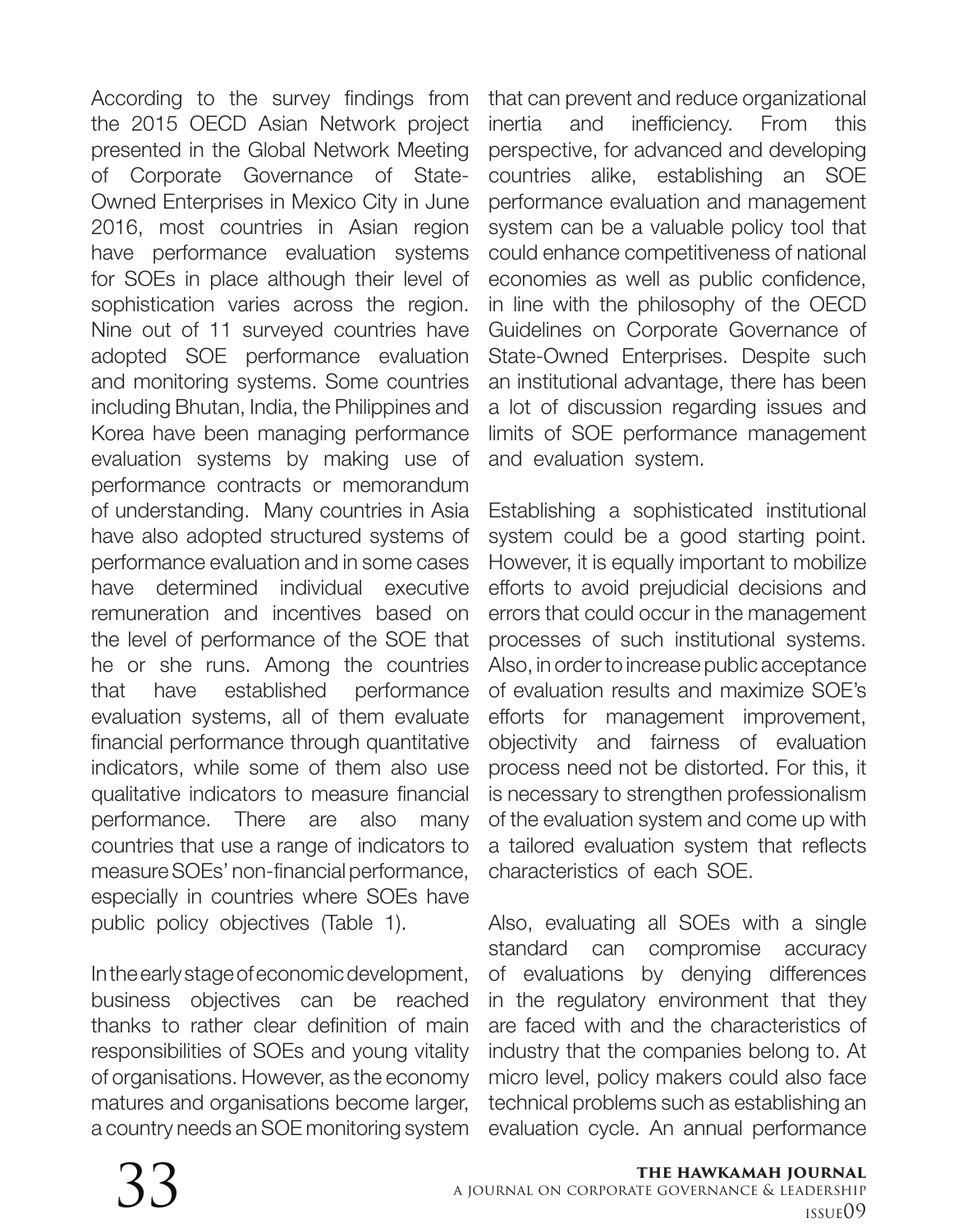#### Table 1. Examples of performance evaluation indicators used in Asia

|               | Quantitative                                                                                                                                                                                                                                                          | Qualitative                                                                                                                                                                |
|---------------|-----------------------------------------------------------------------------------------------------------------------------------------------------------------------------------------------------------------------------------------------------------------------|----------------------------------------------------------------------------------------------------------------------------------------------------------------------------|
| Financial     | • Net interest margin (Bhutan)<br>• Economic value added (China)<br>• Net profit (India)<br>• Financial ratios (Indonesia)<br>• Labour productivity (Korea)<br>• Return on investment (Philippines)                                                                   | • "Policy directed activities"<br>(Bhutan)<br>• Quality of risk management<br>(Indonesia)<br>• Transparency of budgetary practices<br>(Korea)                              |
| Non-financial | • Customer satisfaction index (Bhutan)<br>• Number of new products (China)<br>• Project cost overrun (India)<br>• Number of corporate events (India)<br>• Achievement of "core business"<br>targets" (Korea)<br>• Percentage of beneficiaries served<br>(Philippines) | • Quality of corporate governance<br>(Bhutan)<br>• Commitment to corporate social<br>responsibility (India)<br>• Timely submission of reports to<br>regulators (Indonesia) |
|               |                                                                                                                                                                                                                                                                       | • Development of a gender equality<br>policy (Korea)<br>• Certifications indicating compliance<br>with international standards<br>(Philippines)                            |

Source: State-Owned Enterprises in Asia: National Practices for Performance Evaluation and Management, OECD Publishing, Paris, https://www.oecd.org/corporate/SOEs-Asia-Performance-Evaluation-Management.pdf. The table draws on the 2016 OECD Questionnaire responses from contributing countries. Note: Singapore reportedly uses performance evaluation indicators in all of the above areas but did not provide specific examples to include in the table.

evaluation and management system which has been the most popular form – has problems of placing a greater focus on short-term outcomes instead of mid and long-term strategy and vision.

Despite extensive discussions on the various limits and issues of performance management systems that are being observed, it is difficult to deny that there is no clear cut solution for these problems. Also, often, information asymmetry between SOEs and state ownership entities lower the quality of performance evaluation and management system. Despite all this, a

performance evaluation and management system is still a very valuable institutional system.

In order to establish an effective performance evaluation and management system and enhance competitiveness and performance of SOEs, autonomy of SOEs need to be strengthened through i) construction of a sophisticated institutional system; ii) management that fits institutional objectives; and iii) enhanced validity of institutional system. The reinforcement of evaluation of SOEs must be conducted in conjunction with expansion of autonomy. Otherwise, the governing agency cannot

# $\frac{1}{\text{Deschip}}$  34

### **the hawkamah journal** a journal on corporate governance & leadership